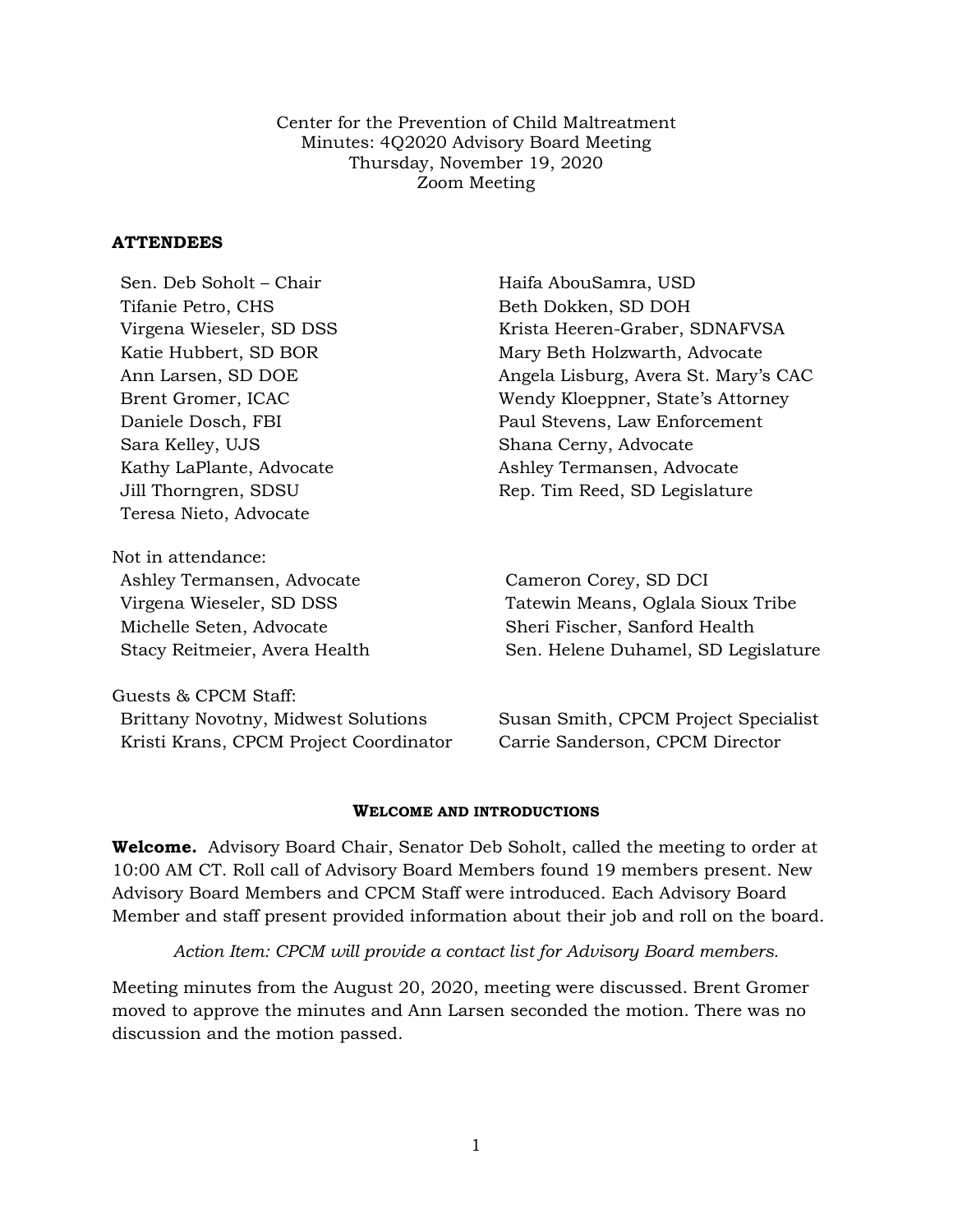#### **ANNUAL REPORT AND UPDATES**

**Children's Day at the Capitol:** The 2021 Children's Day at the Capitol will be held on February 1, 2020, in Pierre, SD. Contact Susan Smith at [Susan.Smith@usd.edu](mailto:Susan.Smith@usd.edu) if you would like to help sponsor the event or for more information.

**Prevent Child Abuse America:** Carrie Sanderson and Wendy Kloeppner met with PCA representative Anita Odom to discuss concerns and questions for CPCM becoming the SD Chapter of PCA. The major concern was if CPCM would be able to meet the criteria for advocacy and fundraising that PCA would require. Some policy items from the national PCA campaign does not align with the culture in South Dakota at this time. Ms. Odom provide information on how the criteria for becoming a chapter is graded by PCA. Specifically, there may be some requirements state chapters are weaker at or unable to fulfill, but that would not prohibit a chapter from being organized; stronger areas of performance within the requirements would allow an organization to become a chapter. Ms. Kloeppner stated she felt it was in CPCM's best interest to consider becoming a PCA chapter as the benefits outweighed the concerns. Additionally, CPCM could dissolve the chapter in the future if it turned out to not be a strong fit. Senator Soholt echoed Ms. Kloeppner's remarks and suggested Dr. Nancy Free be a part of discussions moving forward, if available.

Ms. Odom organized a meeting for CPCM on December 1, 2020, to continue with questions and discussion. Ms. Sanderson asked for volunteers to attend the meeting. Representative Tim Reed and MaryBeth Holzwarth volunteered to take part in the meeting.

# *Action Item: CPCM will provide meeting invitation to volunteering board members.*

**ACEs and Resiliency:** Tifanie Petro provided an update on the ACEs and Resiliency program. The SD Department of Social Services, Behavioral Health, will support the ACEs and Resiliency program by providing funding for the re-licensure. Dr. Anda and the national program provided permission for South Dakota to move the training online. Children's Home Society (CHS) pivoted to the online platform and have been able to continue trainings with communities and schools. Cassie Nagel with CHS has helped create structure and guidelines for ACE presenters and South Dakota now has approximately 140 trained ACE, including a cohort at Ellsworth Air Force Base. Over 15,000 South Dakotans have been trained to date. Additionally, CHS will be participating in a grant that will evaluate the ACE program and provide data regarding ACEs in the Rapid City area.

**Enough Abuse Campaign:** Ms. Petro provided an update for the Enough Abuse Campaign. The SD Department of Social Services, Child Protective Services, is providing funding for the  $3<sup>rd</sup>$  year of licensure for the Enough Abuse Campaign. MassKids, the creator of Enough Abuse materials, gave Ms. Petro approval to implement a train-the-trainer approach for the state. Ms. Petro has begun training the second cohort of trainers and will add 23 trainers to the state this year. Approximately 2,000 South Dakotans have been trained to date.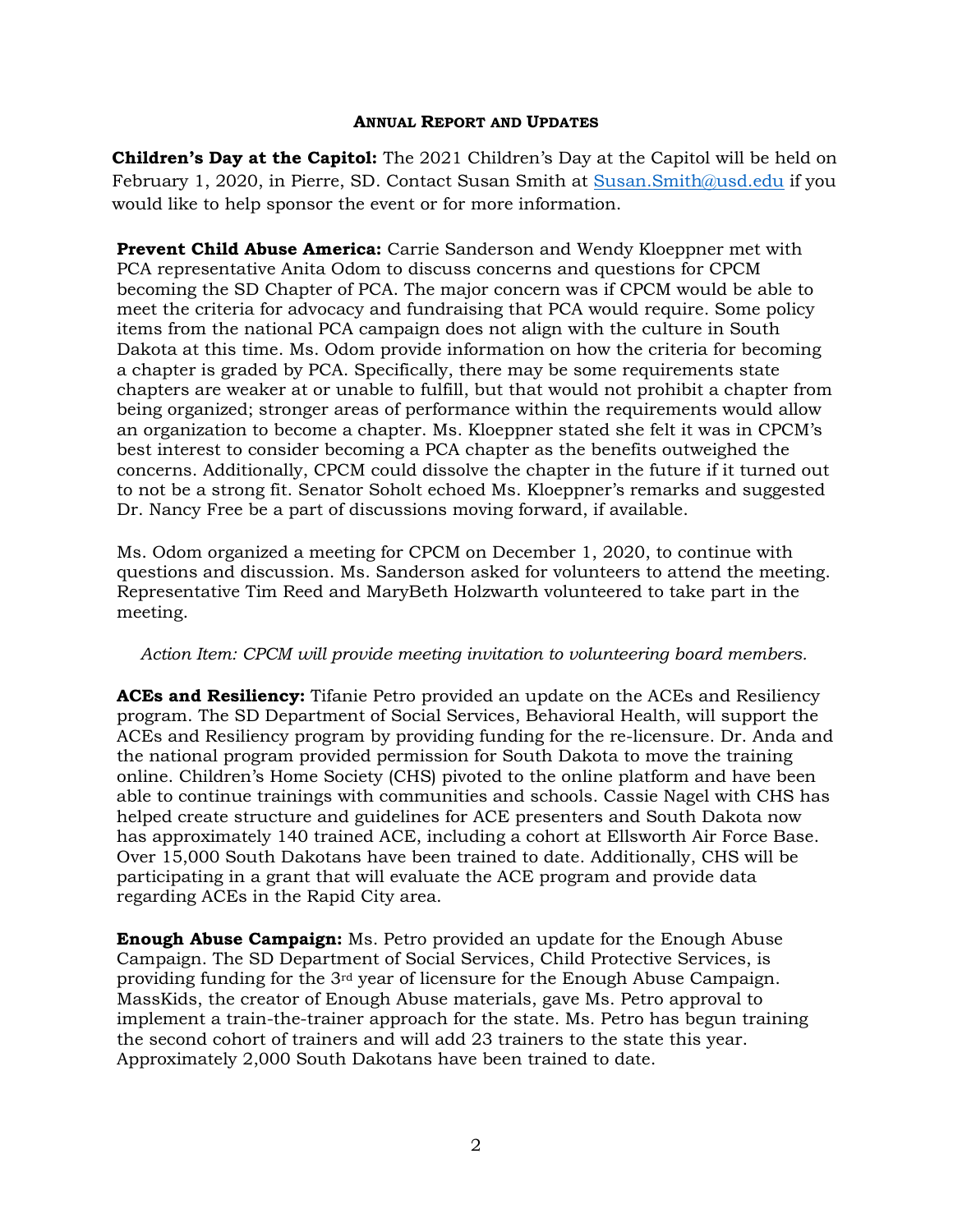**CAASt Certificate Program:** Dr. Shana Cerny reported on the Child and Adult Advocacy Studies (CAASt) Certificate Program at USD. Dr. Cerny is the co-creator of the program and announced the first cohort of participants will begin in January 2021. Dr. Cerny described the program and desired outcomes. Dr. Cerny requested board members to distribute information about the certificate program to their networks and colleagues. The CAASt Certificate is designed for working professionals and graduate students alike. Senator Soholt commented on the value of receiving a CAASt certificate and encouraged board members to help build momentum on having professionals in our state trained in CAASt. To learn more about CAASt, visit:

[https://www.usd.edu/usd-online/online-programs/graduate-certificate-in-child](https://www.usd.edu/usd-online/online-programs/graduate-certificate-in-child-and-adult-advocacy-studies)[and-adult-advocacy-studies.](https://www.usd.edu/usd-online/online-programs/graduate-certificate-in-child-and-adult-advocacy-studies)

*Action Item: CPCM will send flyer to Advisory Board members. Please distribute to your networks.* 

**Court Improvement Program (CIP) Committee:** Sara Kelly discussed updates to from the CIP Committee. The updated Abuse and Neglect Case Manuals (Green Books) are available in both print and online. The CIP Committee is also working on attorney education for A&Ns, including updating the training video and working with the State Bar CLE committee to host trainings. The CIP Committee will also support the idea of having a course at the law school where students can learn about the impact of trauma through the lifespan; a CAASt course for law students. Ms. Kelly provided information on a pilot court project in Codington County to create a family court. The family court would be similar to dependency treatment courts, but applied to all A&N cases. The goal is to help the family work through skill building to become a stronger and healthier family unit.

**2020 Community Response to Child Abuse Conference (CRCAC):** Ms. Kelly reported on the CRCAC, held virtually September 30-October 1, 2020. The virtual platform was a success and the over 650 participants enjoyed the new format. Conversations are in place for how to proceed with the 2021 conference, deciding between virtual, online or a hybrid. Senator Soholt thanked Ms. Kelly for her continued support of the CPCM efforts and commented on how join efforts such as the CRCAC allows us to move forward additional projects through cost savings and financial support.

**Resilient Communities:** Nikki Eining provided an update on the progress of Brookings County to receive the state's first "Resilient Community" award. Ms. Eining also discussed the efforts to expand "Resilient Communities" across South Dakota. The Mental Health coalition in Brookings has become the pilot coalition to implement the Resilient Communities framework. Brookings County had a tremendous about of support through stakeholder meetings. The goal is to make sure we have a toolbox established for community partners to access. One area in terms of expansion is to work with CPCM in highlighting community and agency champions across South Dakota who are doing trauma-informed work. Director Sanderson commented that CPCM will reach out the Advisory Board members to help promote the award, including sharing the Resilient Communities program with the Governor's Office.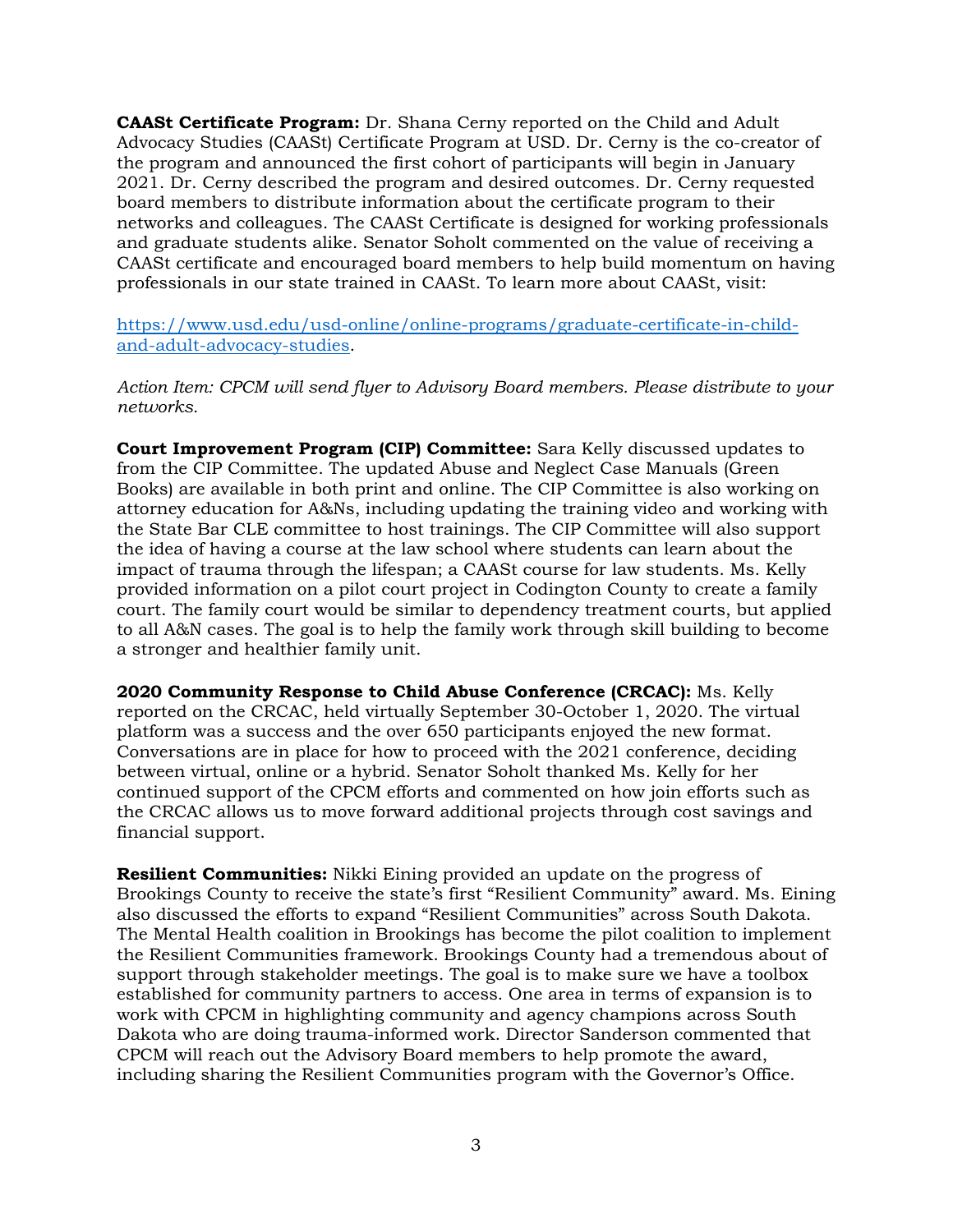Representative Reed brought up the importance of building sustainability within the communities. Senator Soholt echoed the remark and encouraged the board to continue identifying ways to promote the interconnected work of Resilient Communities.

**Tribal Communities and Partnerships:** Director Sanderson updated the board on the adjustment to the strategic plan surrounding tribal communities and partnerships in response to the strong and productive conversation of the Advisory Board during the August meeting. The success of the Community Response to Child Abuse Conference opened up funding to begin work for efforts surrounding tribal communities and partnerships. CPCM is in the process of contracting with Chadwick Ratigan from Rapid City, SD, to help with facilitating the conversation and efforts in this area. Ms. Sanderson provided a brief background for Mr. Ratigan and called for volunteers to begin working with Mr. Ratigan on designing how to move forward.

*Action Items: CPCM board members previously working on tribal partnerships would continue working with Mr. Ratigan. Those involved include Kathy LaPlante, Teresa Nieto, and Tatewin Means. Danni Dosch, Angela Lisburg, and Tifanie Petro would also like to participate.* 

**Text4Hope:** In August, the Advisory Board discussed at length measures to get resources to children in South Dakota who may be out of school and needing help at home due to Covid-19. Director Sanderson explained the Text4Hope program from the 211 Helpline. Text4Hope is designed for any South Dakotan to reach out for help through texting. Text4Hope is marketed to high school students through information shared at school. Director Sanderson was able to testify at a Covid-19 Health and Human Services committee hearing and at a Legislative Mental Health Resource committee hearing to advocate for the expansion of Text4Hope to all children ages 12-17 in South Dakota. The expansion would include a direct marketing campaign to the children through social media. The idea is to let children know they can text the 211 Helpline to get resources and help, if needed. There was brief discussion on how we could identify funding to help support Text4Hope. Representative Reed commented the Text4Hope program may be outside the scope of the Legislative Mental Health Resource committee, but encouraged continued discussion on how to fund the program. Senator Soholt concurred that Text4Hope may not fit within a direct legislative funding No action items.

**Youth Risk Behavior Survey (YRBS):** The Department of Health is leading the discussion for what questions to include on the 2021 YRBS. Including ACE questions on the YRBS was listed as a major initiative within the strategic plan since the inception of Jolene's Law Task Force. Ms. Sanderson provided the update that she was meeting with representatives from DOH to advocate on behalf of including ACE questions. A final decisions has not yet been made. You can find additional information on YRBS by visiting the DOH website.

**Legislative Updates:** Ms. Sanderson discussed a bill to add dental hygienists to the mandatory reporter list. Representative Erin Healy will likely sponsor this bill. Representative Reed discussed a bill to create a crime for sexual violence by a person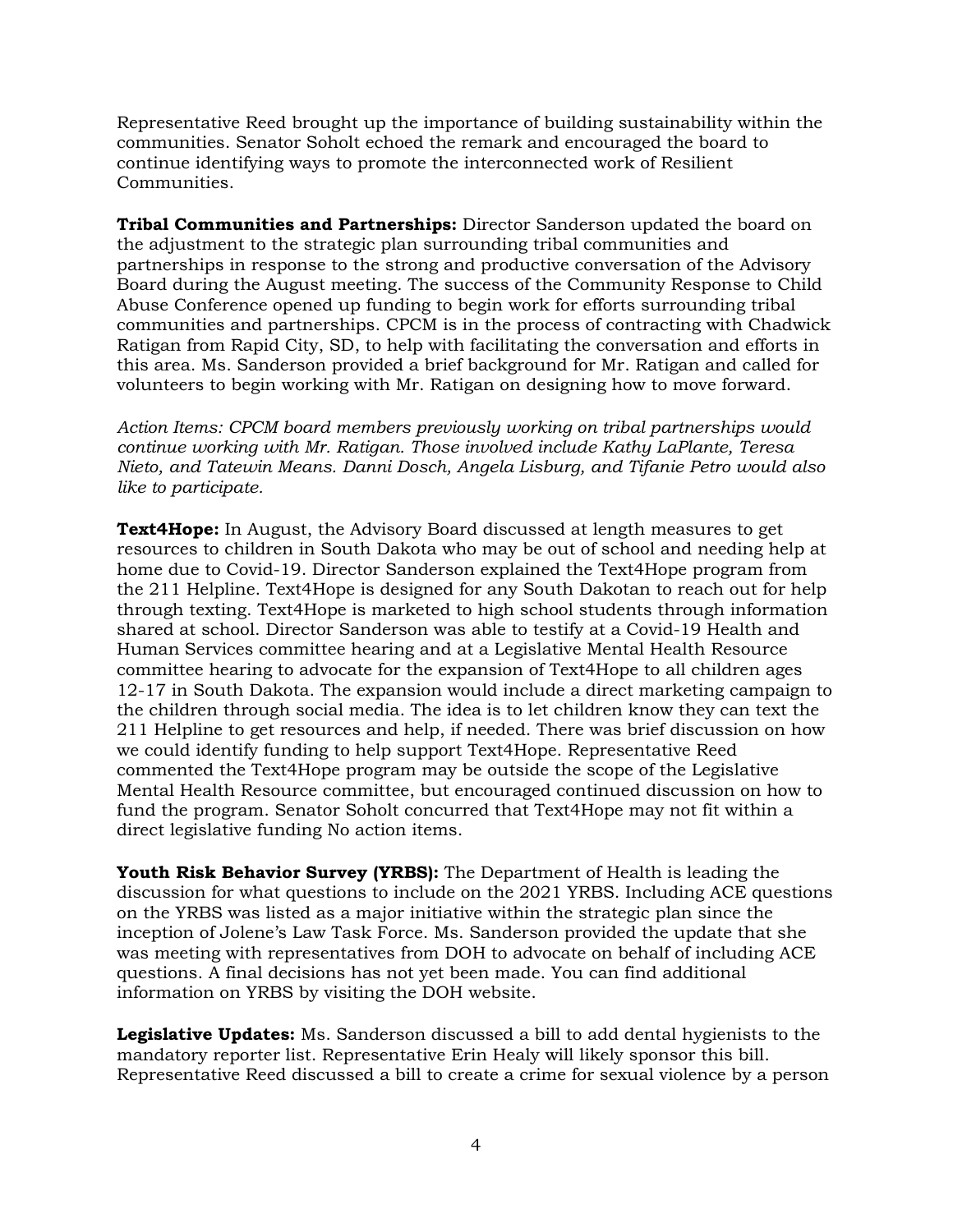of influence. Rep. Reed also discussed a bill to increase the penalty for repeat domestic violence offenders. Krista Heeren-Graber, Executive Director for the Network, outline a few bills impacting victims of sexual violence. There is proposed legislation that will further define language within current rape statutes. For example, consent is not defined within SDCL. Additional legislation through the Network includes to provide confidentiality protections for victims of violence when registering to vote; to wave fees for getting a replacement birth certificate for victims of violence; and to address issues for missing and murdered indigenous women. Wendy Kloeppner asked if board members could see draft language for bills, specifically the definitions for rape statutes. Rep. Reed will share language for bills one-on-one and will also share the bills through the CPCM Policy and Advocacy committee.

# **Strategic Plan**

**Role of CPCM Advisory Board:** The updated draft of the CPCM strategic plan was sent to Advisory Board members prior to the meeting. Ms. Sanderson asked board members to look at specific areas of the plan and provide feedback for how CPCM as a movement should be addressing issues across the state. Additionally, Ms. Sanderson asked board members to identify areas within the CPCM 10-year plan that also correlate to strategic efforts in partner agencies. This will help both board members and agencies identify leaders in bodies of work across the state. Ms. Sanderson called for volunteers to help with areas of the strategic plan CPCM is looking to move forward in the next 6 months.

Senator Soholt commented that the strategic plan is a living document and is ready to evolve to the next stage. She strongly encouraged board members to provide feedback and commit to areas of the plan. Senator Soholt challenged board members to take leadership within the plan. With the feedback, we will be able to begin making decisions at the January meeting. Senator Soholt called for all feedback to be provided to Director Sanderson by December 18, 2020.

*Action Items: Board members are to provide feedback on the updates to the strategic plan and areas that overlap with their agencies by December 18, 2020.* 

**Directed Work Initiatives:** Ms. Sanderson discussed areas off work within the strategic plan that will occur within the next 6 months or so. Ms. Sanderson called for volunteers to help make decisions and lead areas of work.

Data Initiative: Ms. Sanderson called for 2-3 volunteers who would be willing to determine where CPCM goes from here with Goal A. Sara Kelly, Teresa Nieto, and Beth Dokken volunteered. Ms. Kelly also suggested a Department of Social Services representative. Nikki Eining suggested contacting Amber Rienst (unknown spelling) with Avera Behavioral Health.

Trauma Informed Collaborative and No Hit Zones: Ms. Sanderson described the multiple conversations occurring across South Dakota regarding screening for trauma. CPCM has an initiative to discuss trauma screening in medical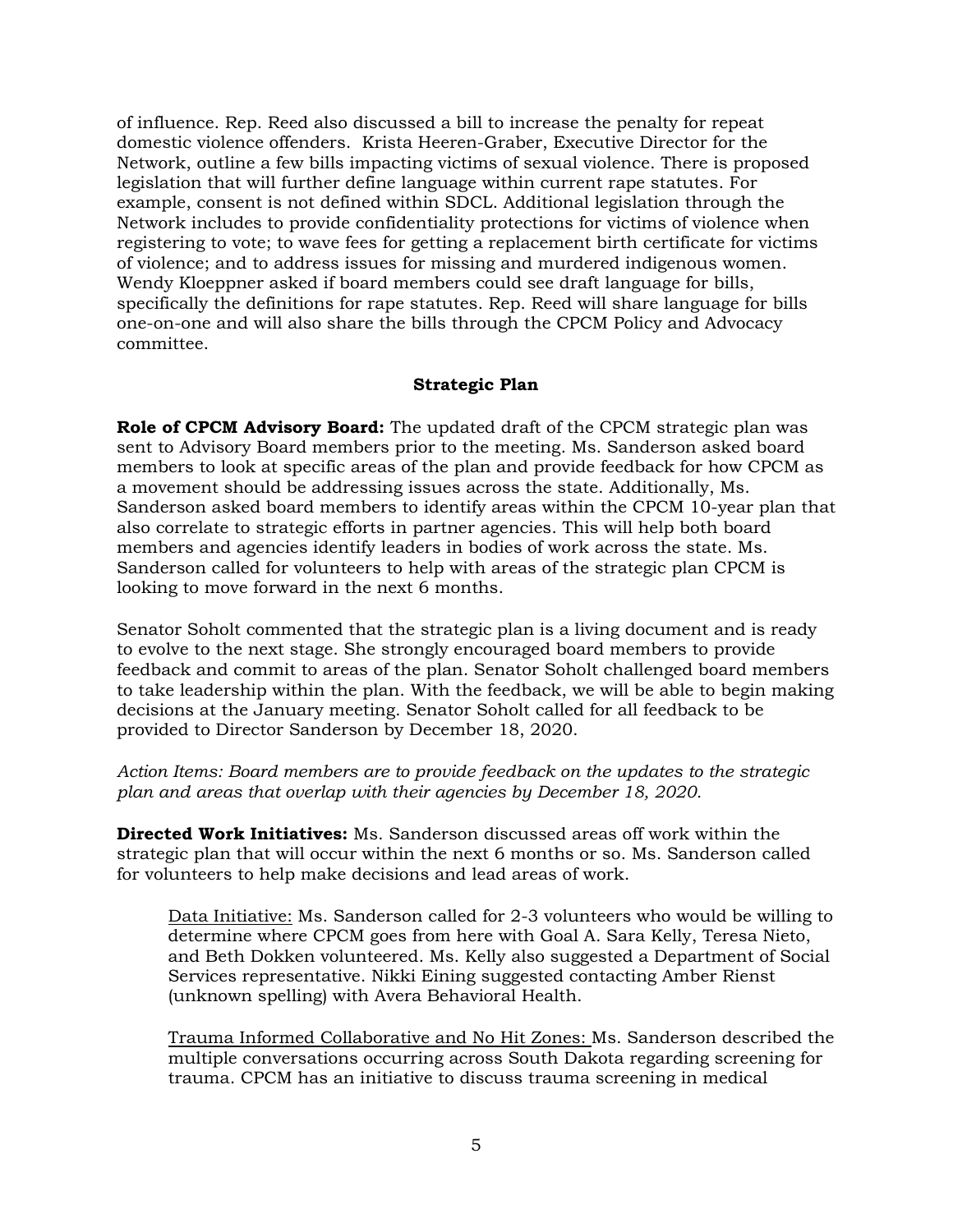settings and has produced recommendations for screening in the school setting. The group would also discuss the implementation of No Hit Zones in medical facilities.

There needs to be a more cohesive approach across South Dakota to how and when we will screen for trauma. Additionally, there seems to be a need for cohesive conversations and overlapping strategic efforts surrounding trauma. Ms. Sanderson shared the example of the Early Childhood Trauma Collaborative in Connecticut. Representative Reed provided guidance that the issue has two facets: a larger conversation of building trauma collaborative and the specific issue of trauma screening. Rep. Reed encouraged the board to make the decisions of where to go from here. Senator Soholt cautioned that there may need parties to the discussion before we can move forward. Nikki Eining provided background for what was happening at Avera Behavioral Health. Further discussion from Senator Soholt and Rep. Reed, as well as MaryBeth Holzwarth, identified the need for strong leaders, hopefully from the medical setting to work on collaboration. The end result will be a better connection to community resources.

*Action Items: Carrie will work with Rep. Reed to bring together a group surrounding trauma collaborative. The group will have representatives from healthcare settings, as well as boots-on-the ground mental health providers. The goal is to bring information back to the January Advisory Board meeting.* 

Training Video: Ms. Sanderson reported on the development of a training video for mandatory reporters that discusses the importance of reporting and how the systems work together. The video could be used at universities and for professionals. The video script is a deliverable from the PK12-YSO task force. The production of the video is funded through the Department of Education. Ms. Sanderson called for volunteers to critique and provide feedback on the video once it is finalized. Ann Larsen, Wendy Kloeppner and Danni Dosh volunteered. Ann Larsen suggested a representative from CPS.

Policy and Advocacy Committee: Ms. Sanderson brought up the topic of legislative advocacy for board members. Ms. Sanderson shared a document on the role of non-profit board members who advocate. The advocacy we are asking for is the continued alignment of strategic efforts across South Dakota and opening the doors for additional networking opportunities for CPCM projects. Senator Soholt provide feedback on how advocacy can be a significant role for board members and outline how this may look during legislative session. The policy group would articulate the relationship between the advisory board members and advocacy, as well as creating the unified front. Senator Soholt called for training to advisory board members on a quarterly basis to create leadership and unified advocacy for the safety of children.

Board members who volunteered for the advocacy committee included Nikki Eining, Wendy Kloeppner, MaryBeth Holzwarth, Representative Reed, Krista Heeren-Graber, Dr. Haifa AbouSamra.